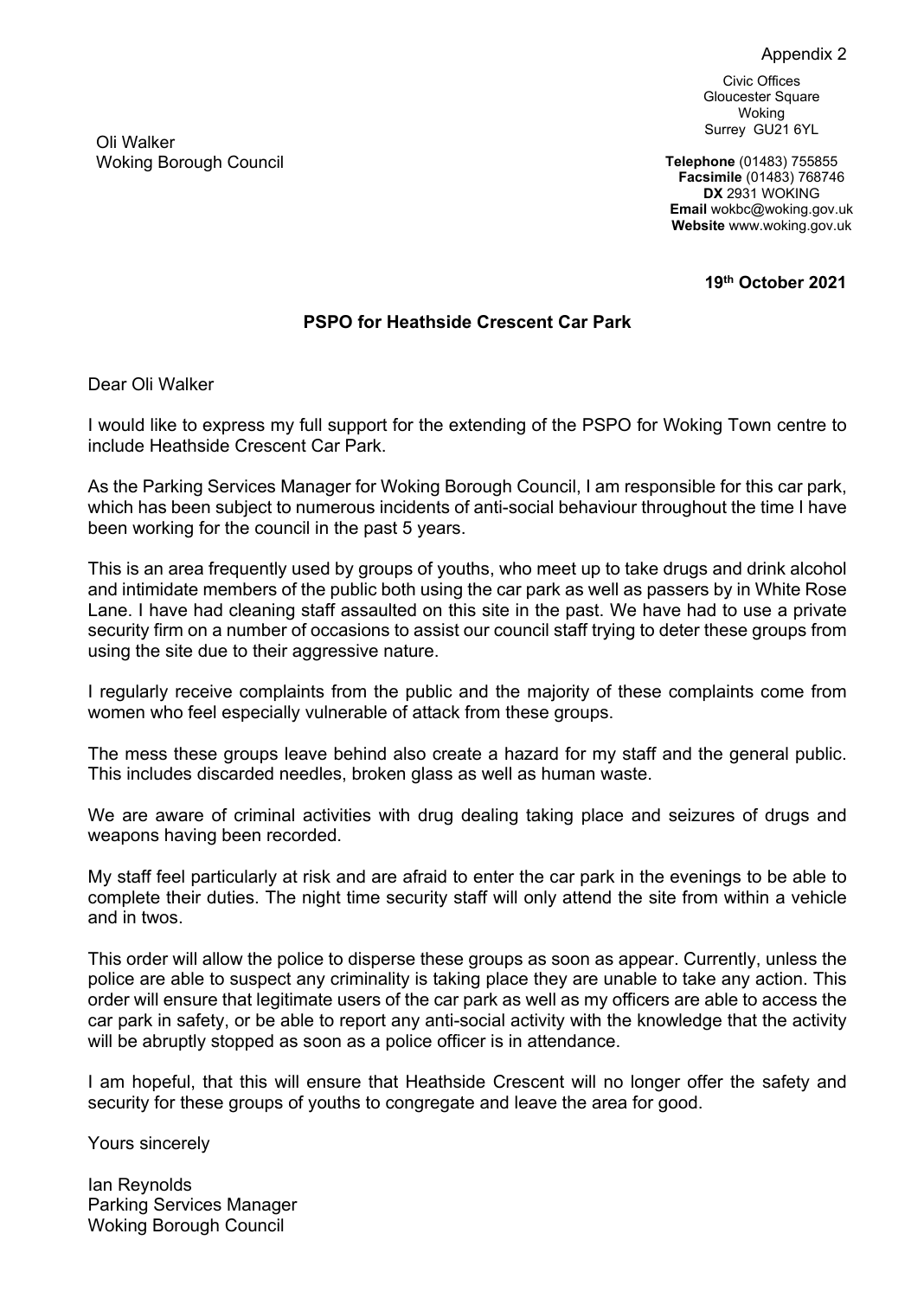

1 York Road Woking, Surrey<br>GU22 7XH Tel 01483 728739

28.10.2021

Dear Oli,

York Road Project are happy to support the PSPO in principal and we at this time do not feel that there is any benefit in extending the boundary to cover the project.

We are working in new ways to reduce the impact that our clients have had on the community and many of those who have been hard to engage are now housed since the pandemic. This has had an impact on ASB for us and in the past 18 months we have had very few incidents within our services that would mean we need to be part of the PSPO.

Kindest

Cherisse Dealtry **Chief Executive**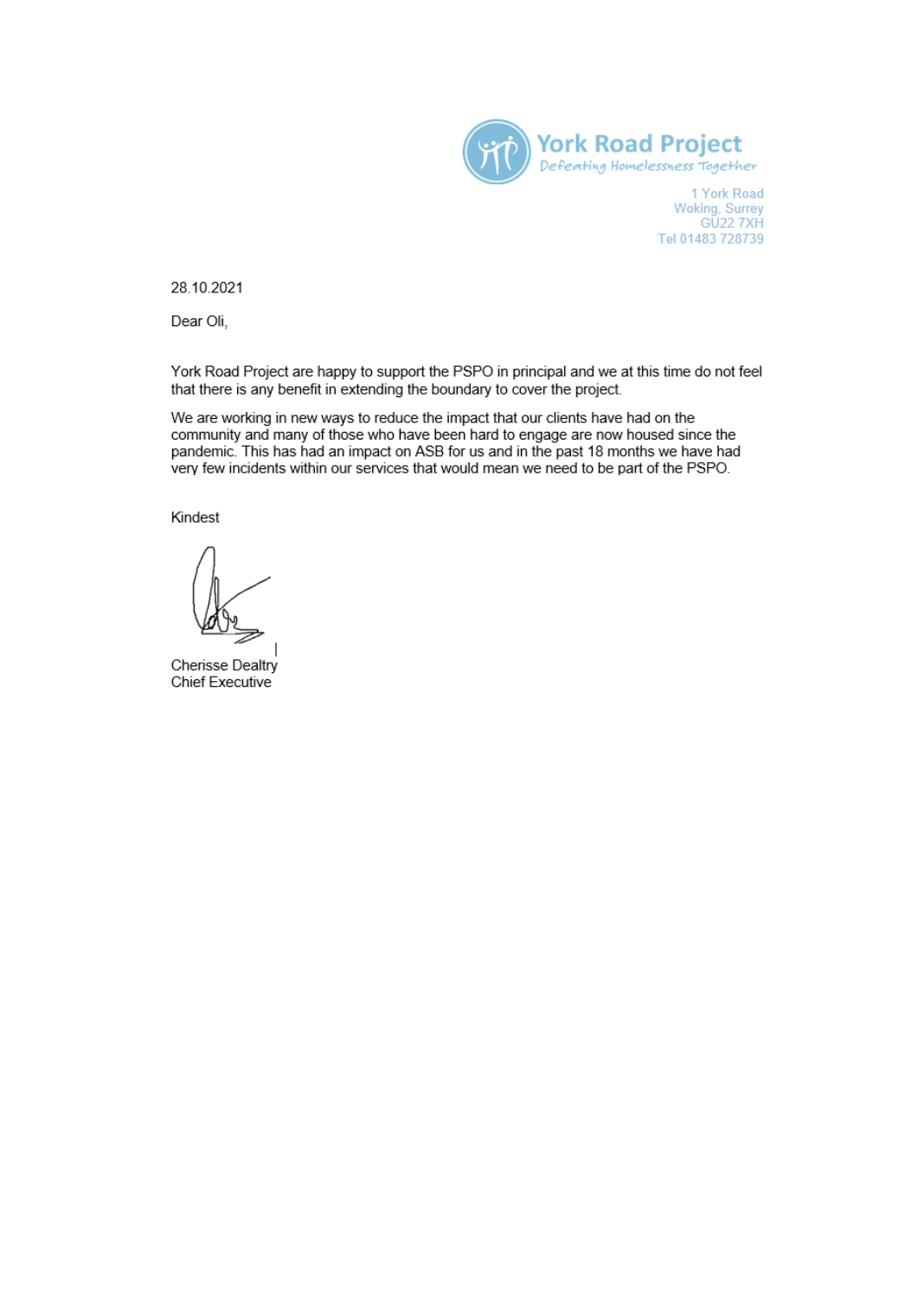

 **PSPO** for Woking Town Centre

**th November 2021**

Dear Oli Walker

I would like to express my full support for the PSPO for Woking Town centre.

As the Surrey Police Borough Commander for Woking, I am responsible for the neighbourhood policing of the borough, working in partnership with the Council and other partner agencies to tackle anything from general anti-social behaviour (ASB) to acquisitive crimes and serious assaults. Often these crimes are intrinsically linked to drugs and alcohol, and even persistent low level ASB can have a profound impact on the quality of life of local residents and those who frequent Woking town centre. ASB drives the fear of crime and impact on public confidence of the police and local authorities if they are not dealt with effectively. As the COVID lockdown has been lifted, police are seeing a steady increase in alcohol and drug related incidents.

This order will allow the Police to intervene at the earliest opportunity before the incident escalates to become more serious and problematic to resolve. This will be in keeping with the principles of policing by consent and using no more force than necessary.

The use of the PSPO will also allow for evidence to be collated that could then be used to support other policing options such as a Section 35 dispersal order.

Enforcement will be carried out by Police in conjunction with Woking Borough Council in line with the agreed enforcement policy.

The PSPO will be a vital tool to help Police and Council officials to effectively reduce incidents in Woking town centre, enabling residents and visitors of Woking town centre to go about their business without fear and intimidation from those committing ASB.

Yours Faithfully,

Inspector 4993 Moc Woking Borough Commander